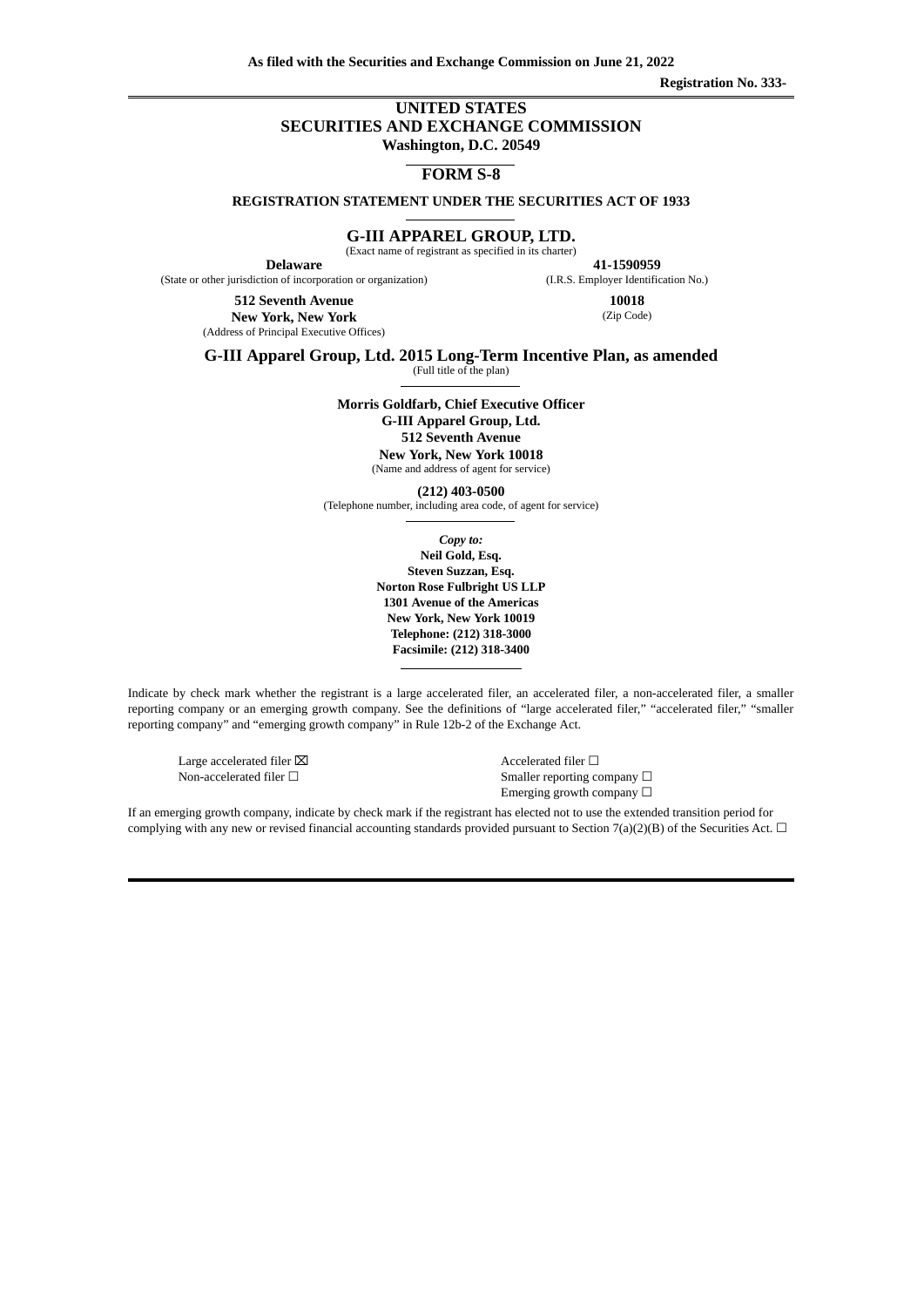#### **EXPLANATORY NOTE**

The purpose of this Registration Statement on Form S-8 is to register an additional 1,200,000 shares of common stock, par value \$0.01 per share ("Common Stock"), of G-III Apparel Group, Ltd. (the "Company") for issuance pursuant to awards under the G-III Apparel Group, Ltd. 2015 Long-Term Incentive Plan, as amended (the "Plan"). In accordance with General Instruction E of Form S-8, the contents of (i) the Company's Registration Statement on Form S-8 (File No. 333-205602), filed with the Securities and Exchange Commission (the "Commission") on July 10, 2015, to register 2,500,000 shares of Common Stock for issuance pursuant to awards under such Plan, (ii) the Company's Registration Statement on Form S-8 (File No. 333-232338), filed with the Commission on June 25, 2019, to register an additional 2,500,000 shares of Common Stock for issuance pursuant to awards under such Plan and (iii) the Company's Registration Statement on Form S-8 (File No. 333-257255), filed with the Commission on June 21, 2021, to register an additional 800,000 shares of Common Stock for issuance pursuant to awards under such Plan, are each incorporated herein by reference except as otherwise amended or superseded hereby. Effective June 9, 2022, the Company's stockholders approved an amendment to the Plan to increase the number of shares of Common Stock that may be issued under the Plan. After giving effect to the additional shares registered under this Registration Statement, the aggregate number of shares of Common Stock registered for issuance under the Plan will be 7,000,000.

#### **PART II**

#### **INFORMATION REQUIRED IN THE REGISTRATION STATEMENT**

#### **Item 3. Incorporation of Documents by Reference.**

The following documents and information filed with the Commission by the Company are incorporated herein by reference:

- the [Company's](https://www.sec.gov/ix?doc=/Archives/edgar/data/0000821002/000155837022004512/giii-20220131x10k.htm) Annual Report on Form 10-K for the fiscal year ended January 31, 2022, filed on March 28, 2022;
- the [Company's](https://www.sec.gov/ix?doc=/Archives/edgar/data/0000821002/000155837022009780/giii-20220430x10q.htm) Quarterly Report on Form 10-Q for the quarterly period ended April 30, 2022, filed on June 7, 2022;
- the Company's Current Reports on Form 8-K filed on [March](https://www.sec.gov/ix?doc=/Archives/edgar/data/0000821002/000155837022004941/giii-20220329x8k.htm) 24, 2022, March 31, 2022 (two [filings](https://www.sec.gov/ix?doc=/Archives/edgar/data/0000821002/000155837022004928/giii-20220331x8k.htm)), May 2, [2022,](https://www.sec.gov/ix?doc=/Archives/edgar/data/0000821002/000155837022006569/giii-20220502x8k.htm) June 2, [2022](https://www.sec.gov/ix?doc=/Archives/edgar/data/0000821002/000155837022009638/giii-20220531x8k.htm), June 14, [2022;](https://www.sec.gov/ix?doc=/Archives/edgar/data/0000821002/000155837022010017/giii-20220609x8k.htm) and
- the description of the Company's capital stock contained in the Company's Form 8-K filed on November 1, 2012, as amended by Exhibit 4.2 [\(Description](https://www.sec.gov/Archives/edgar/data/821002/000119312512446616/d432017dex991.htm) of Securities) to the Company's Form 10-K filed on March 30, 2020, and as amended by any subsequent [amendments](https://www.sec.gov/Archives/edgar/data/821002/000155837020003389/ex-4d2.htm) and reports filed for the purpose of updating such description.

All documents subsequently filed by the Company with the Commission pursuant to Sections 13(a), 13(c), 14 and 15(d) of the Exchange Act of 1934, as amended, prior to the filing of a post-effective amendment indicating that all of the securities offered hereunder have been sold or deregistering all securities then remaining unsold, shall be deemed to be incorporated by reference herein and to be part hereof from the date of filing of such documents. In no event, however, will any information that we have disclosed or may disclose under Item 2.02 or Item 7.01 (and any related exhibits) of any Current Report on Form 8-K that we have from time to time furnished or may from time to time furnish to the SEC be incorporated by reference into, or otherwise become a part of, this Registration Statement. Any statement contained in a document incorporated by reference herein shall be deemed to be modified or superseded for purposes hereof to the extent that a statement contained herein or in any subsequently filed document that is also incorporated by reference herein modifies or supersedes such statement. Any statement so modified or superseded shall not be deemed, except as so modified or superseded, to constitute a part of this Registration Statement.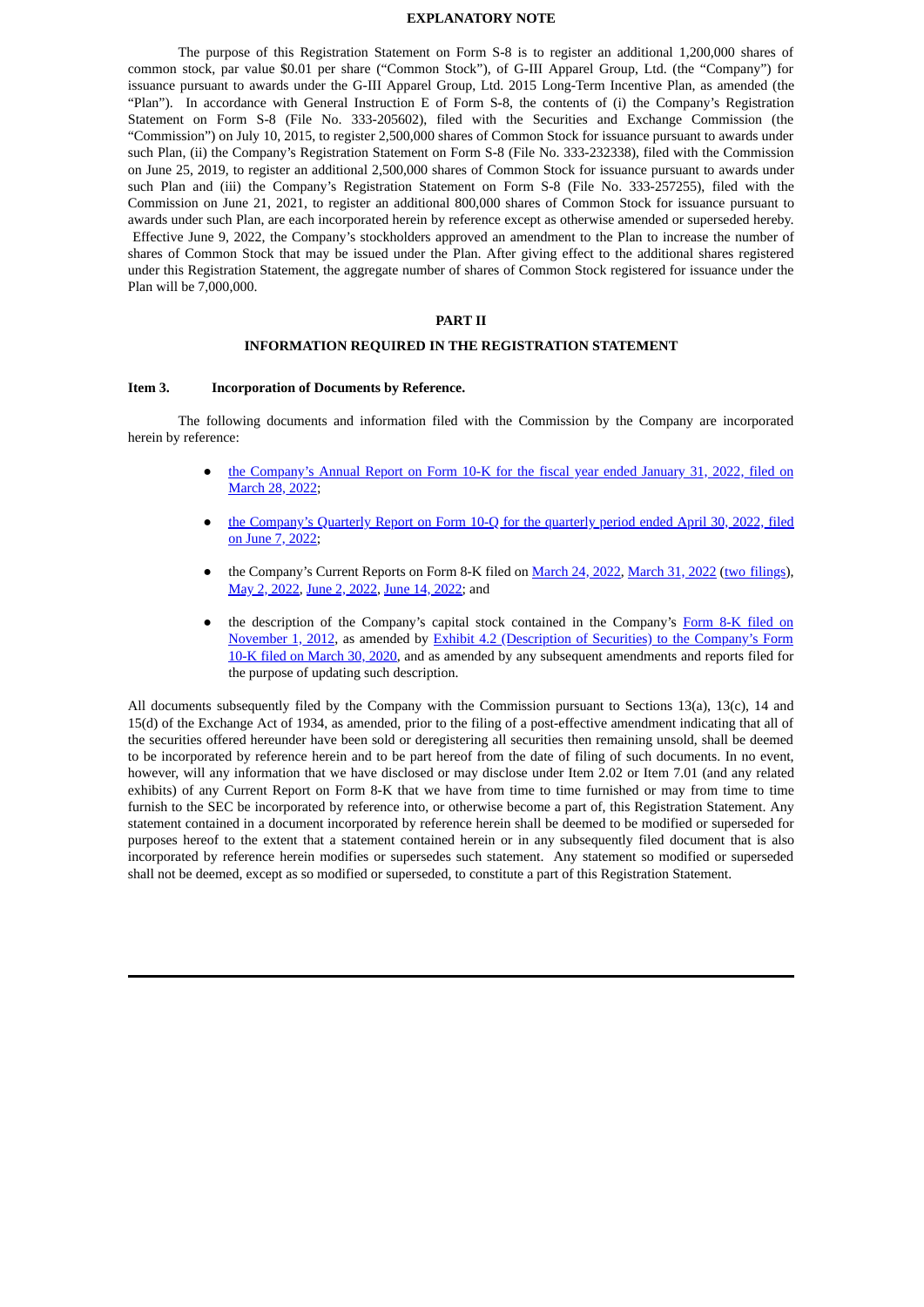## **Item 8. Exhibits.**

The following exhibits are filed as part of this Registration Statement.

| <b>Exhibit</b><br>No. | <b>Description</b>                                                                                                                                                    |
|-----------------------|-----------------------------------------------------------------------------------------------------------------------------------------------------------------------|
| $5.1*$                | Opinion of Norton Rose Fulbright US LLP.                                                                                                                              |
| 10.1                  | G-III Apparel Group, Ltd. 2015 Long-Term Incentive Plan, as amended (incorporated by reference to<br>Exhibit 10.1 to the Company's Form 8-K, filed on June 14, 2022). |
| $23.1*$               | Consent of Norton Rose Fulbright US LLP (included in Exhibit 5.1).                                                                                                    |
| $23.2*$               | Consent of Ernst & Young LLP.                                                                                                                                         |
| 24.1                  | Power of Attorney (included on signature page to this Registration Statement).                                                                                        |
| $107*$                | Filing Fee Table.                                                                                                                                                     |
| * Filed herewith.     |                                                                                                                                                                       |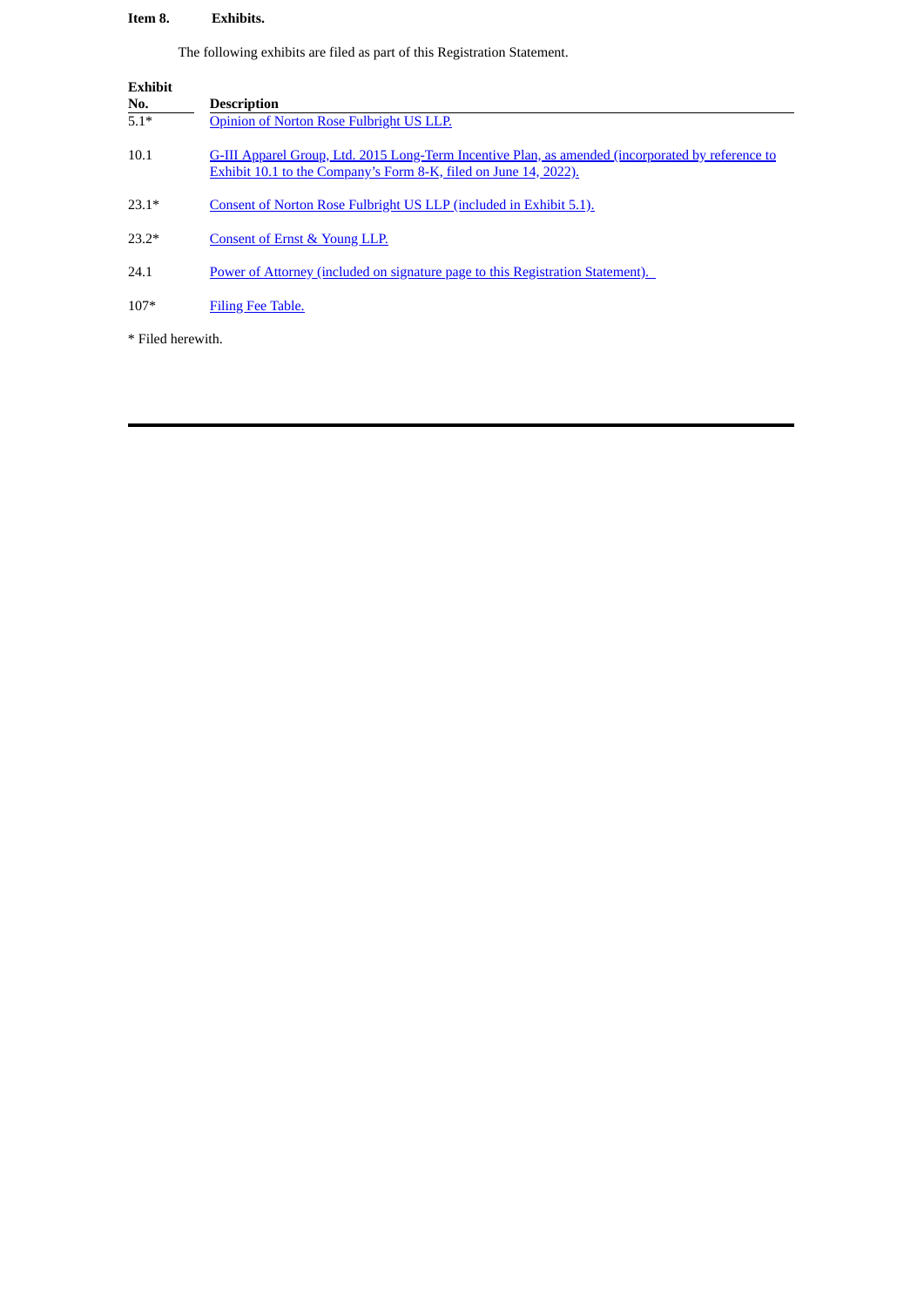#### **SIGNATURES**

Pursuant to the requirements of the Securities Act of 1933, the registrant certifies that it has reasonable grounds to believe that it meets all of the requirements for filing on Form S-8 and has duly caused this Registration Statement to be signed on its behalf by the undersigned, thereunto duly authorized, in the City of New York, State of New York, on June 21, 2022.

## **G-III APPAREL GROUP, LTD.**

By: /s/ Neal S. Nackman

<span id="page-3-0"></span>Neal S. Nackman Chief Financial Officer and Treasurer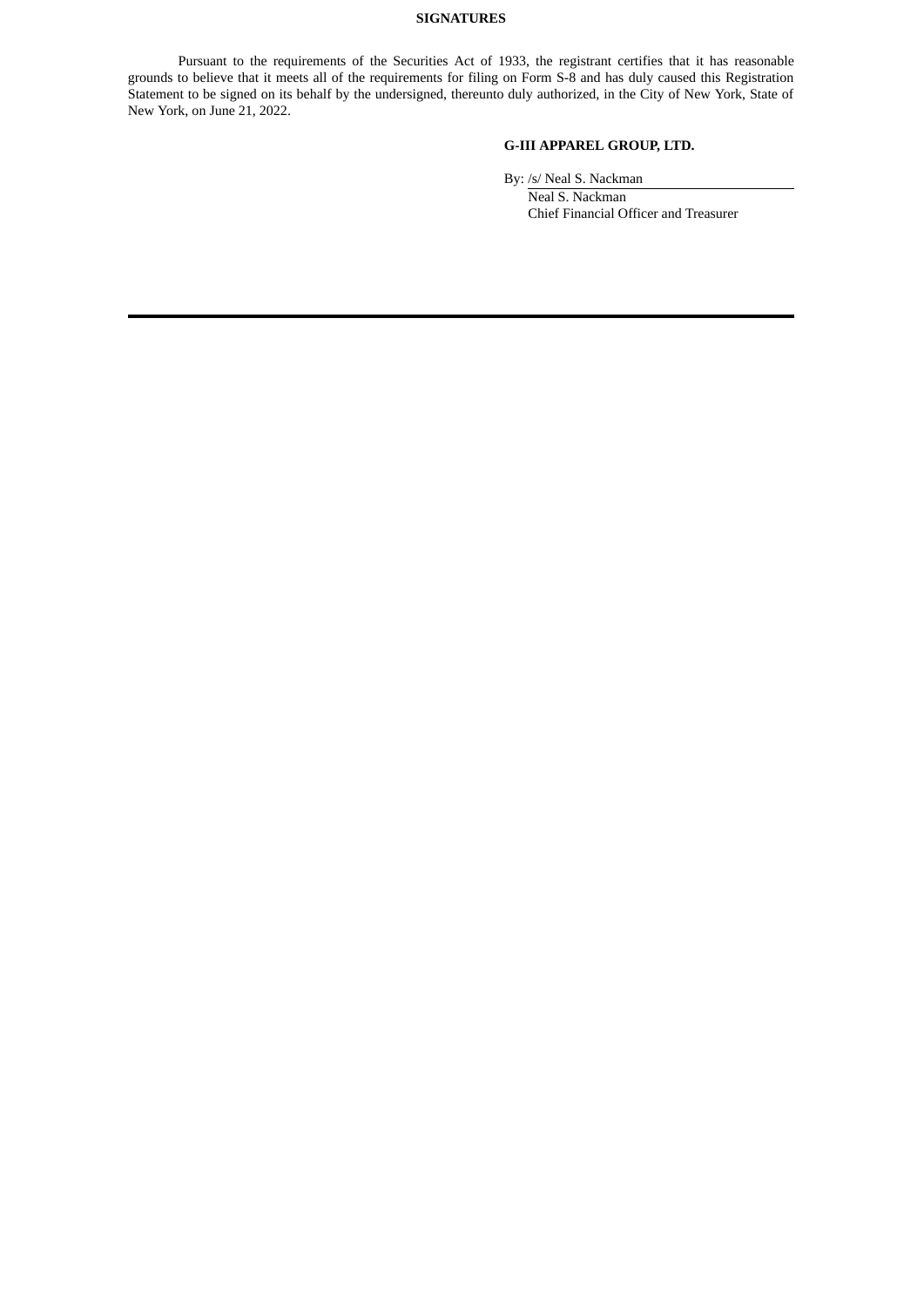#### **POWER OF ATTORNEY**

KNOW ALL MEN BY THESE PRESENTS, that each person whose signature appears below constitutes and appoints MORRIS GOLDFARB and NEAL S. NACKMAN, and each of them, his true and lawful attorneys-in-fact and agents, with full power of substitution and resubstitution, for him and his name, place and stead, and in any and all capacities, to sign any and all amendments to this Registration Statement (including post-effective amendments), and to file the same, with all exhibits thereto, and other documents in connection therewith, with the Securities and Exchange Commission, granting to said attorneys-in-fact and agents, and each of them, full power and authority to do and perform each and every act and thing requisite and necessary to be done, as fully to all intents and purposes as he might or could do in person, hereby ratifying and confirming all that said attorneys-in-fact and agents, or either of them, or their or his substitute or substitutes, may lawfully do or cause to be done by virtue thereof.

Pursuant to the requirements of the Securities Act of 1933, this Registration Statement has been signed by the following persons in the capacities and on the dates indicated.

| Signature                                      | <b>Title</b>                                                                          | <b>Date</b>   |  |
|------------------------------------------------|---------------------------------------------------------------------------------------|---------------|--|
| /s/ Morris Goldfarb<br>Morris Goldfarb         | Chairman of the Board and Chief Executive<br>Officer (Principal Executive Officer)    | June 21, 2022 |  |
| /s/ Neal S. Nackman<br>Neal S. Nackman         | Chief Financial Officer and Treasurer (Principal<br>Financial and Accounting Officer) | June 21, 2022 |  |
| /s/ Sammy Aaron<br>Sammy Aaron                 | Director, Vice Chairman and President                                                 | June 21, 2022 |  |
| /s/ Thomas J. Brosig<br>Thomas J. Brosig       | Director                                                                              | June 21, 2022 |  |
| /s/ Alan Feller<br>Alan Feller                 | Director                                                                              | June 21, 2022 |  |
| /s/ Jeffrey Goldfarb<br>Jeffrey Goldfarb       | Director                                                                              | June 21, 2022 |  |
| /s/ Victor Herrero<br>Victor Herrero           | Director                                                                              | June 21, 2022 |  |
| /s/ Robert L. Johnson<br>Robert L. Johnson     | Director                                                                              | June 21, 2022 |  |
| /s/ Patti H. Ongman<br>Patti H. Ongman         | Director                                                                              | June 21, 2022 |  |
| /s/ Laura Pomerantz<br>Laura Pomerantz         | Director                                                                              | June 21, 2022 |  |
| /s/ Cheryl Vitali<br>Cheryl Vitali             | Director                                                                              | June 21, 2022 |  |
| /s/ Lisa Warner Wardell<br>Lisa Warner Wardell | Director                                                                              | June 21, 2022 |  |
| /s/ Richard White<br><b>Richard White</b>      | Director                                                                              | June 21, 2022 |  |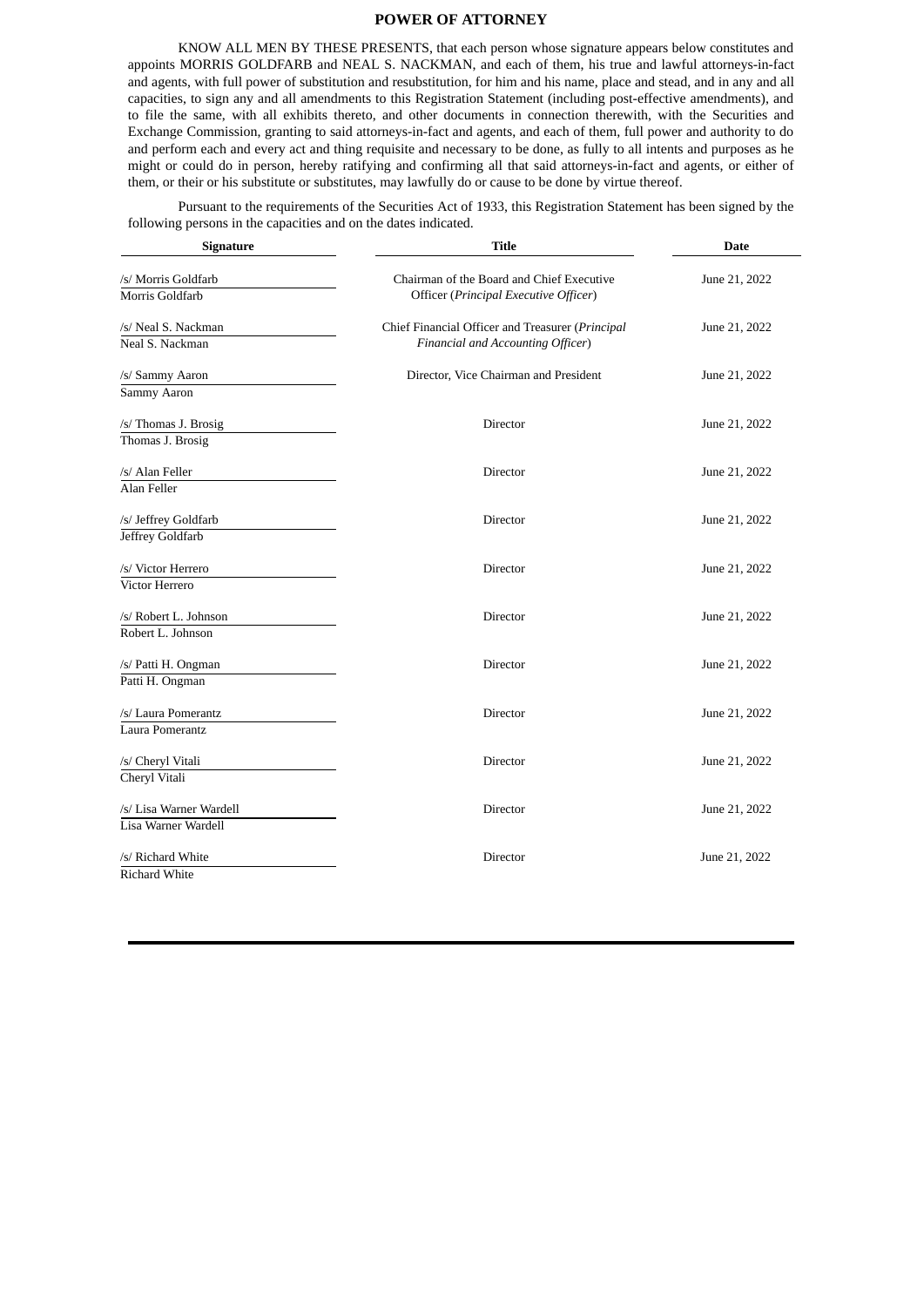## **INDEX TO EXHIBITS**

 $\overline{\phantom{a}}$ 

| <b>Exhibit</b>    |                                                                                                                                                                       |
|-------------------|-----------------------------------------------------------------------------------------------------------------------------------------------------------------------|
| No.               | <b>Description</b>                                                                                                                                                    |
| $5.1*$            | Opinion of Norton Rose Fulbright US LLP.                                                                                                                              |
| 10.1              | G-III Apparel Group, Ltd. 2015 Long-Term Incentive Plan, as amended (incorporated by reference to<br>Exhibit 10.1 to the Company's Form 8-K, filed on June 14, 2022). |
| $23.1*$           | Consent of Norton Rose Fulbright US LLP (included in Exhibit 5.1).                                                                                                    |
| $23.2*$           | Consent of Ernst & Young LLP.                                                                                                                                         |
| 24.1              | Power of Attorney (included on signature page to this Registration Statement).                                                                                        |
| $107*$            | Filing Fee Table.                                                                                                                                                     |
| * Filed herewith. |                                                                                                                                                                       |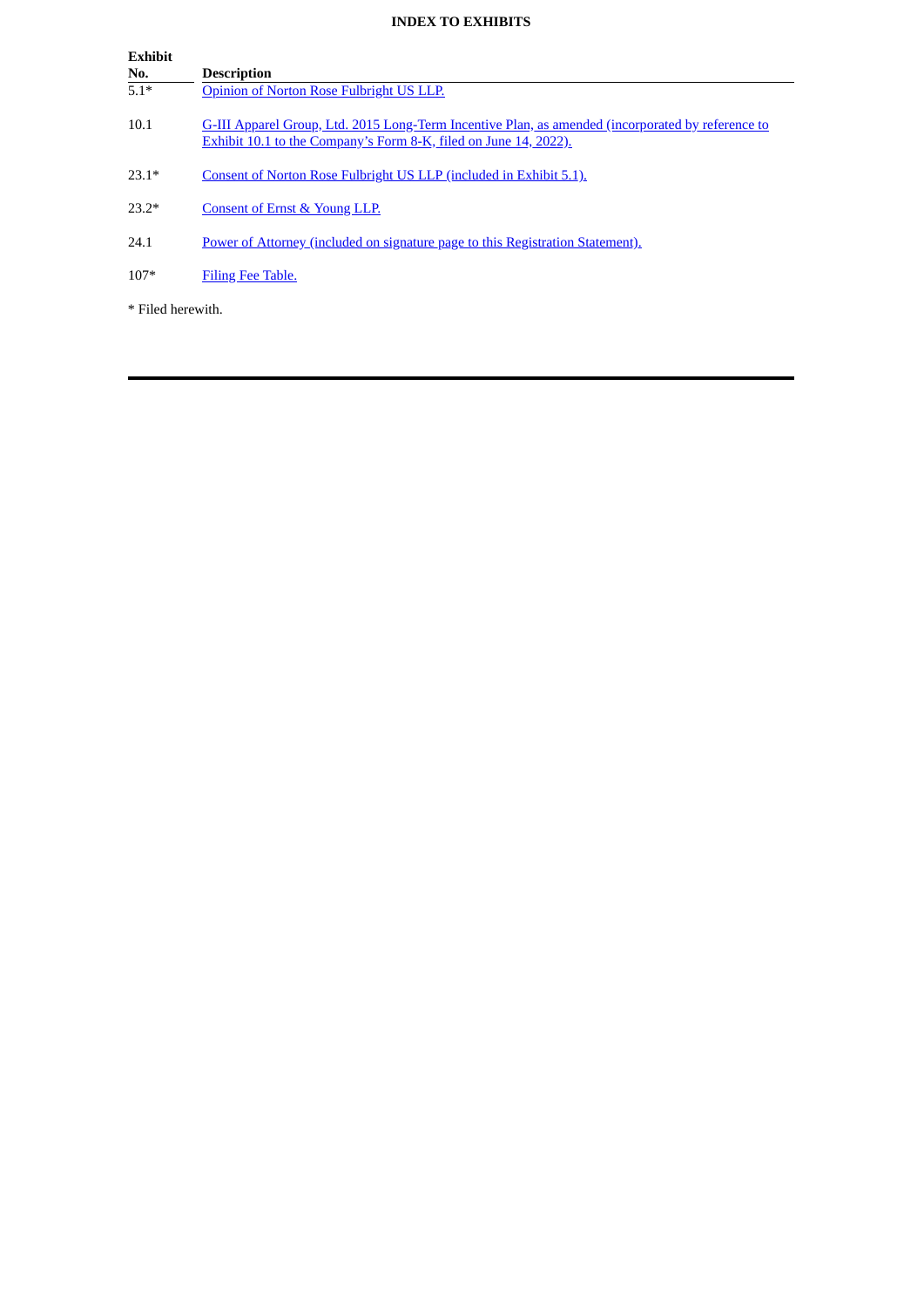**Exhibit 5.1**

<span id="page-6-0"></span>June 21, 2022

G-III Apparel Group, Ltd. 512 Seventh Avenue New York, NY 10018

Ladies and Gentlemen:

# **ORTON ROSE FULBRIGHT**

Norton Rose Fulbright US LLP 1301 Avenue of the Americas New York, New York 10019-6022 United States

Tel +1 212 318 3000 Fax +1 212 318 3400 nortonrosefulbright.com

We have acted as counsel to G-III Apparel Group, Ltd., a Delaware corporation (the "Company"), in connection with the registration under the Securities Act of 1933, as amended (the "Securities Act"), of an additional 1,200,000 shares of the Company's common stock, par value \$0.01 per share (the "Shares"), that are reserved for issuance pursuant to awards under the Company's 2015 Long-Term Incentive Plan, as amended (the "Plan"), as described in the Company's Registration Statement on Form S-8 (as it may subsequently be amended, the "Registration Statement").

In connection with the foregoing, we have examined the Plan and originals or copies of such corporate records of the Company, certificates of officers of the Company and such other documents as we have deemed relevant or necessary for the purpose of rendering the opinions expressed herein. As to questions of fact material to those opinions, we have, to the extent we deemed appropriate, relied on certificates of officers of the Company. We have assumed the genuineness of all signatures on, and the authenticity of, all documents submitted to us as originals, the conformity to authentic original documents of all documents submitted to us as copies thereof, the due authorization, execution and delivery by the parties thereto other than the Company of all documents examined by us, and the legal capacity of each individual who signed any of those documents.

Based upon the foregoing, we are of the opinion that the Shares, when issued and sold in the manner referred to in the Plan and the pursuant to the award agreements entered into pursuant to the Plan, will be validly issued, fully paid and non-assessable.

The opinions expressed herein are limited exclusively to applicable federal laws of the United States of America and applicable provisions of, respectively, the Delaware Constitution, the Delaware General Corporation Law and reported judicial interpretations of such law, in each case as currently in effect, and we are expressing no opinion as to the effect of the laws of any other jurisdiction.

We hereby consent to the filing of this opinion as an exhibit to the Registration Statement. This consent is not to be construed as an admission that we are a party whose consent is required to be filed with the Registration Statement under the provisions of the Securities Act or the rules and regulations of the Securities and Exchange Commission promulgated thereunder.

Very truly yours,

/s/ Norton Rose Fulbright US LLP

Norton Rose Fulbright US LLP

Norton Rose Fulbright US LLP is a limited liability partnership registered under the laws of Texas.

Norton Rose Fulbright US LLP, Norton Rose Fulbright LLP, Norton Rose Fulbright Australia, Norton Rose Fulbright Canada LLP and Norton Rose Fulbright South Africa Inc are<br>separate legal entities and all of them are members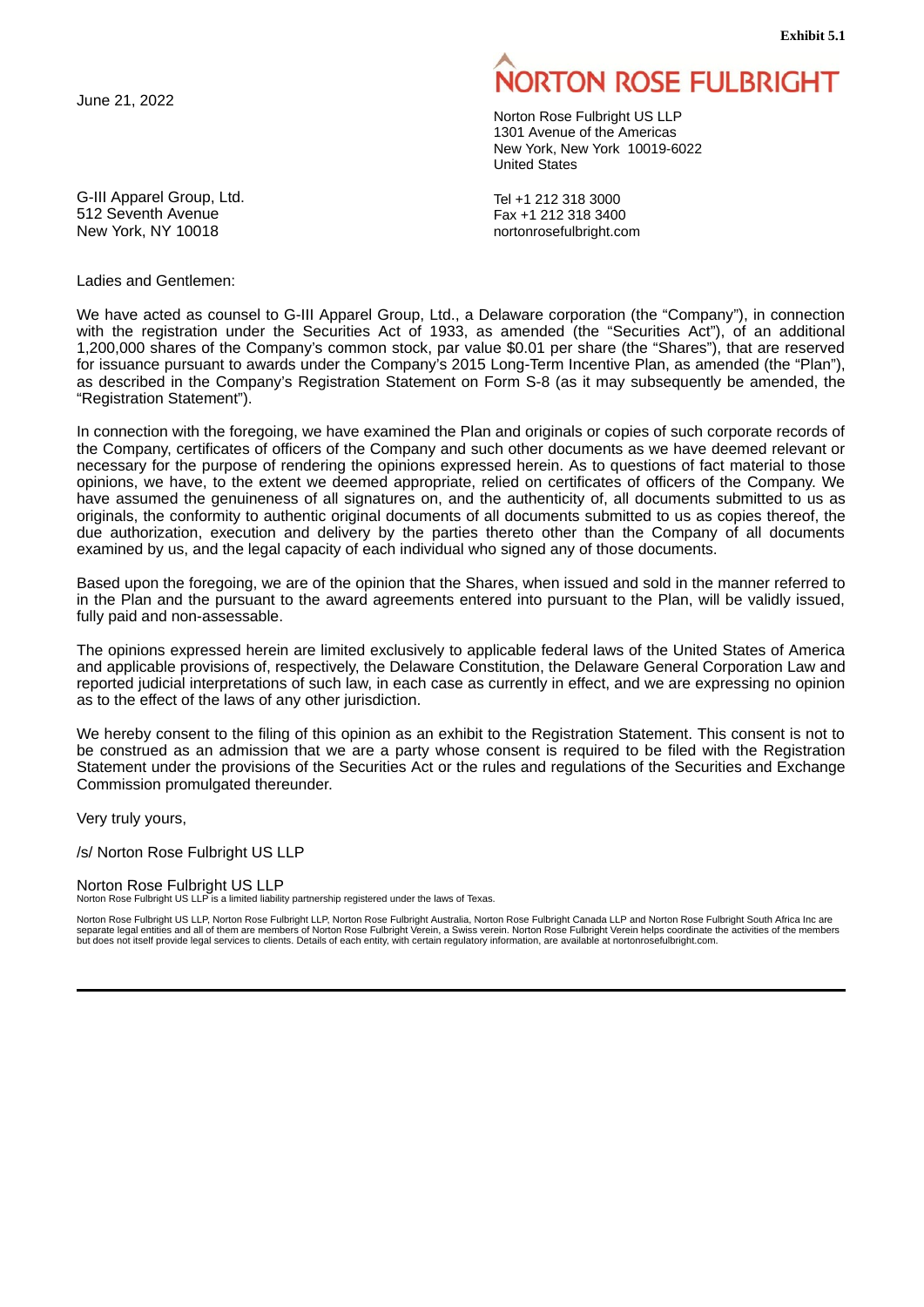## Consent of Independent Registered Public Accounting Firm

<span id="page-7-0"></span>We consent to the incorporation by reference in the Registration Statement (Form S-8 No. 333-XXXXX) pertaining to the G-III Apparel Group, Ltd. 2015 Long-Term Incentive Plan, as amended, of our reports dated March 28, 2022, with respect to the consolidated financial statements and schedule of G-III Apparel Group, Ltd. and the effectiveness of internal control over financial reporting of G-III Apparel Group, Ltd. included in its Annual Report (Form 10-K) for the year ended January 31, 2022, filed with the Securities and Exchange Commission.

/s/ Ernst & Young LLP

New York, New York June 21, 2022